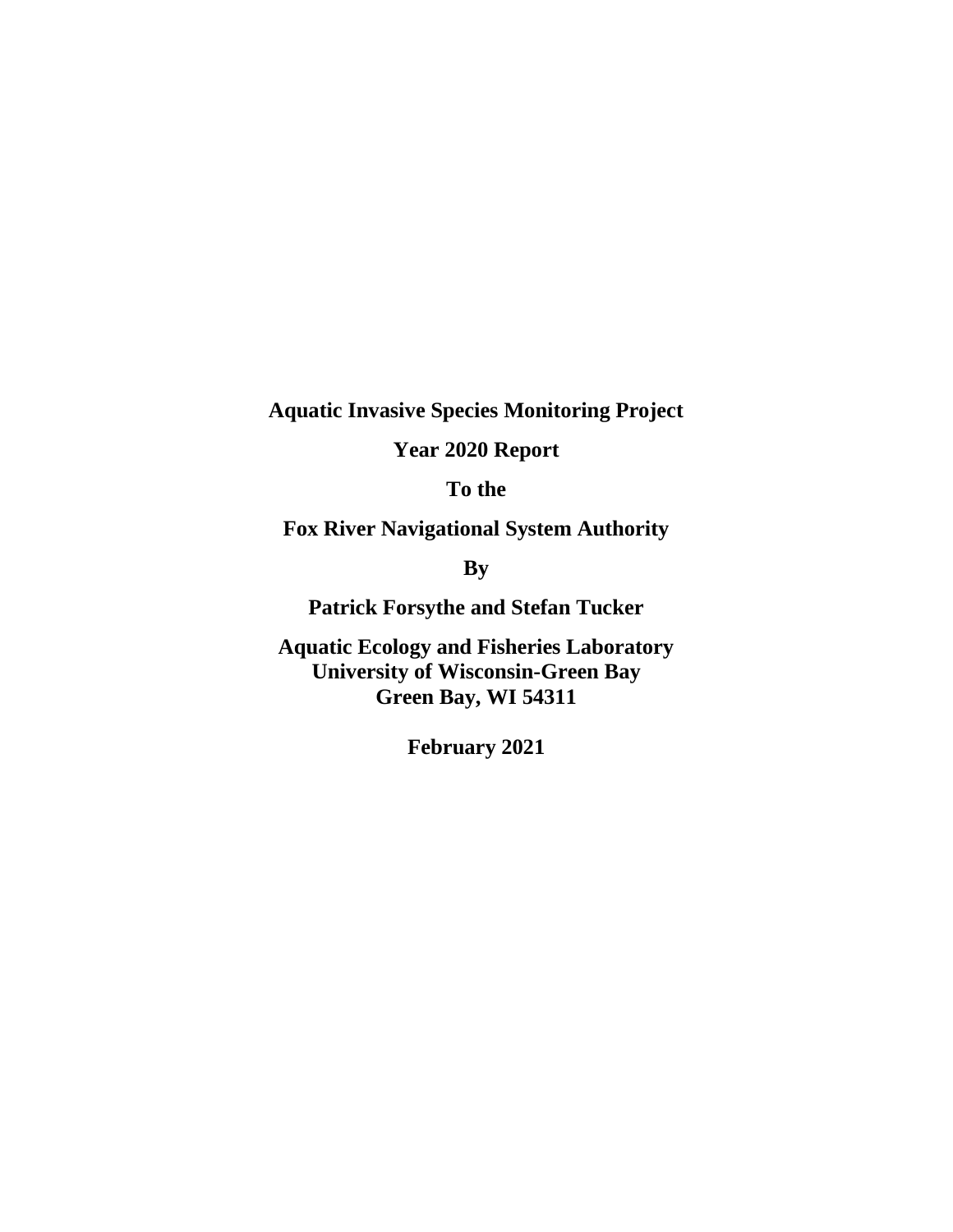#### **Executive Summary**

The Fox River Navigational System Authority (FRNSA) Aquatic Invasive Species (AIS) monitoring program has been active since 2006. Continuous sampling for the spiny water flea (*Bythotrephes longimanus*) and round goby (*Neogobius melanostomas*) was conducted on the Lower Fox River from June – August of 2006-2020 and Lower Green Bay June- August 2015- 20209. Additional sampling for both invasive species was conducted on Lake Winnebago in 2016-2020 near the outflows of Neenah and Menasha. Previous sampling in 2019 confirmed the presence of Round Goby at all sample sites within the Fox River, including three sites above the Rapide Croche lock. This was an expanded distribution from the 2018 sampling where Round Goby was not found at any site above the Rapide Croche lock (De Stasio, 2018). This expanded distribution motivated additional sampling throughout the Fox River and Lake Winnebago targeting round goby. Currently, no Round Goby have been found in Lake Winnebago, but Round Goby was present in all sample locations within the Fox River during 2020. Spiny water flea was sampled for in Green Bay, Fox River, and Lake Winnebago in 2019. Individuals were only found in Green Bay. During 2020, Spiny Water flea were found within Green Bay and none were found within the Fox River, however one tail was observed at the mouth of the Fox River. Invasive Zebra mussels (Dreissena polymorpha) were also present in Lake Winnebago and all locations within the Fox River (live specimens or relic shells). No invasive Quagga mussels (*Dreissena bugensis*) were documented. A total of 19 groups of benthic Macro-invertebrates were found throughout the study region within no presence of invasive species.

### **Objectives**

The objective of this study was to monitor the presence of fish and invertebrate aquatic invasive species (AIS) in Lower Green Bay, the Fox River, and Lake Winnebago. Stefan Tucker and Ryne Lehman were employed by University of Wisconsin-Green Bay (UWGB) to complete the monitoring under the supervision of Dr. Patrick Forsythe, Ph.D.

#### **Sampling Design**

Monitoring occurred at 11 standardized locations during the summer of 2020 to replicate 2019 sampling areas (Table 1, Figure 1). Each site was sampled four or five times over the course of the summer for spiny water flea, round goby, or both (Table 2). The standardized sampling points served as a general location for sampling efforts to be repeated each sampling event. Specific trap locations are listed in supplemental table 2 at the end of this document. Sampling effort was focused on the most suitable habitat, based on prior knowledge, for each targeted species. Sample sites were sampled in order, going down stream, starting in Lake Winnebago to prevent the spread of AIS. Between each sampling site, all gear and boats were sanitized using a bleach solution consistent with the Wisconsin DNR disinfection practices. https://dnrx.wisconsin.gov/swims/downloadDocument.do?id=144952597).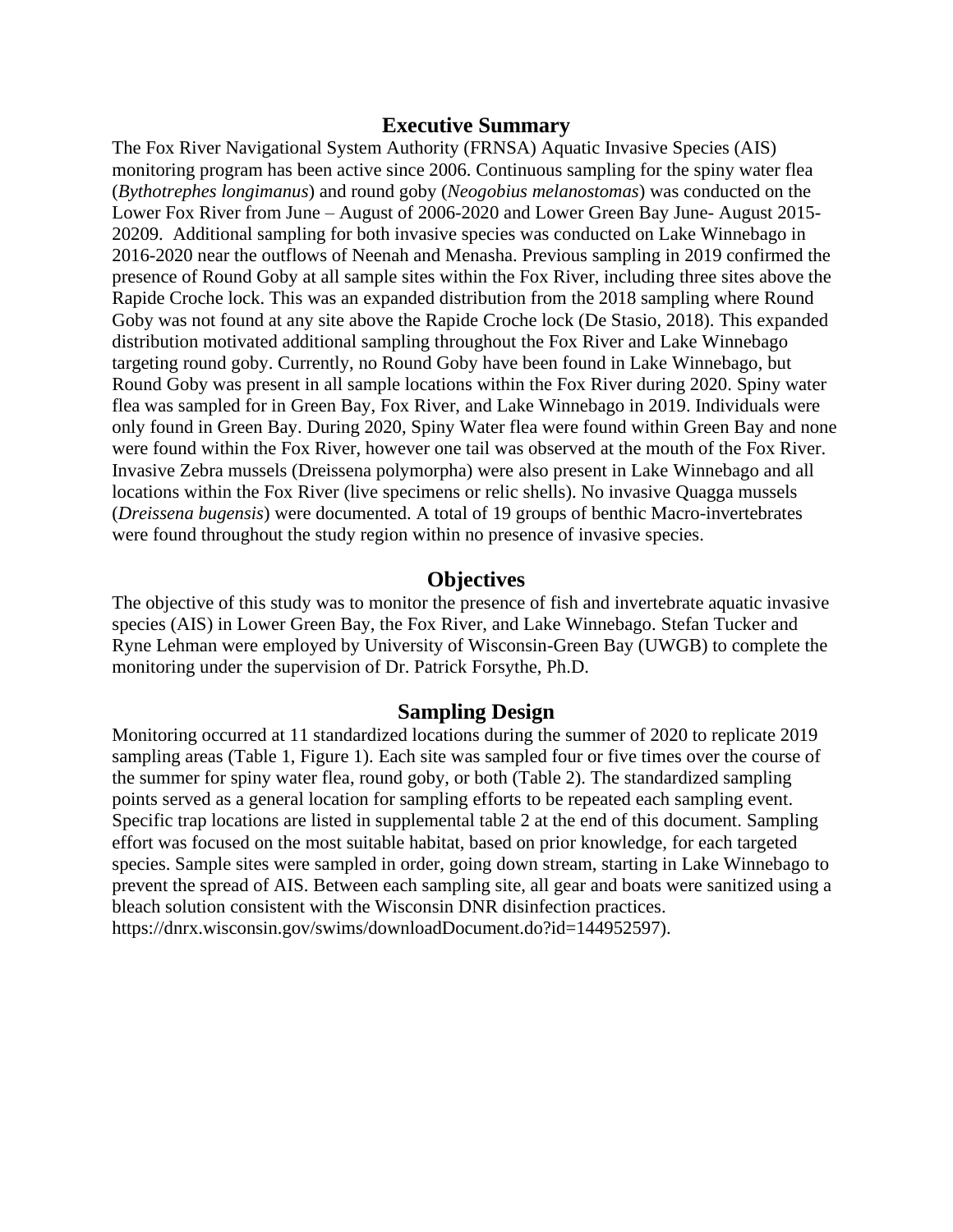Table 1. Latitude and Longitude coordinates of the approximate location of the areas sampled during the summer of 2020. \*WINN-B was added as an exploratory site; see supplemental information at the end of this document

| <b>Sampling Site</b>                    | Latitude  | Longitude |
|-----------------------------------------|-----------|-----------|
| <b>WINN2</b>                            | $-88.364$ | 44.184    |
| WINN1                                   | $-88.397$ | 44.154    |
| <b>WINN</b> (Jefferson Park)            | $-88.427$ | 44.203    |
| WINN- $B^*$                             | X         | X         |
| <b>FR-A (Above Cedar lock)</b>          | $-88.343$ | 44.277    |
| <b>FR-B (Above Kaukauna Guard lock)</b> | $-88.276$ | 44.282    |
| <b>RC-A (Above Rapide Croche lock</b>   | $-88.204$ | 44.316    |
| <b>RC-B (Below Rapide Croche lock)</b>  | $-88.187$ | 44.317    |
| <b>DP-A (Above DePere dam)</b>          | $-88.066$ | 44,441    |
| <b>DP-B</b> (Below DePere dam)          | $-88.066$ | 44.455    |
| Bay 1                                   | $-87.999$ | 44.551    |
| Bay 2                                   | $-87.984$ | 44.576    |



Figure 1. Map of locations sampled for round goby and spiny water flea during the summer of 2020 (left). The map to the right shows historic sampling locations. Note that Lake Winnebago sites were adjusted and site "WINN-B" was added to increase effort in this area.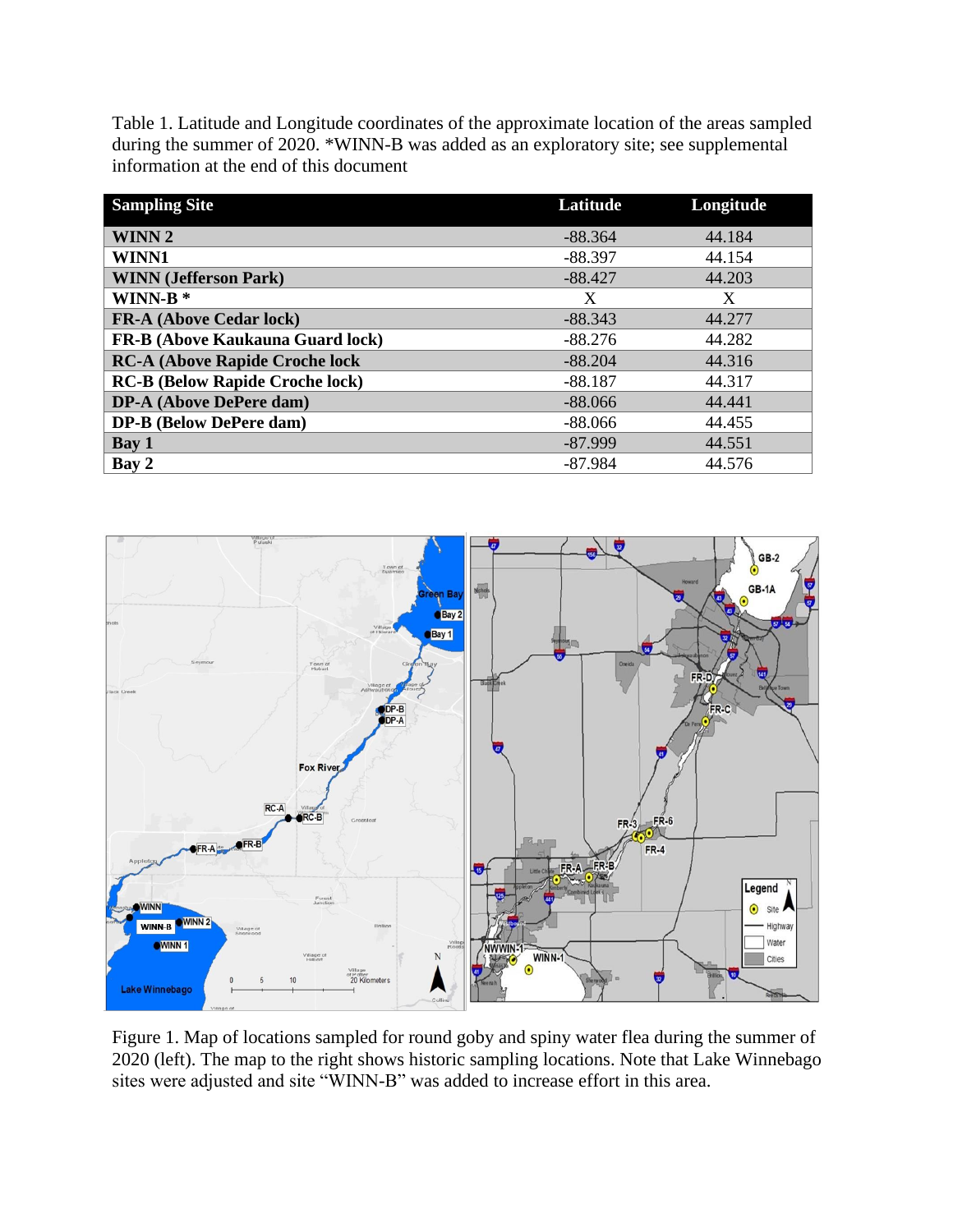Table 2. Sampling effort broke down by site and gear type. The "X" indicates that sampling was completed for the targeted species during the summer of 2019. \*WINN-B was added as exploratory to expand Round Goby sampling within Lake Winnebago; see supplemental information

| <b>Sampling Site</b>                | <b>Round Goby</b> | <b>Spiny Water Flea</b> | <b>Benthic Invertebrates</b> |
|-------------------------------------|-------------------|-------------------------|------------------------------|
| <b>WINN1</b>                        |                   | $\mathbf X$             |                              |
| <b>WINN2</b>                        |                   | X                       |                              |
| <b>WINN</b>                         | X                 |                         | X                            |
| $\mathbf{WINN}\text{-}\mathbf{B}^*$ | X                 |                         |                              |
| FR-A                                | X                 | X                       | X                            |
| <b>FR-B</b>                         | $\mathbf X$       | $\mathbf X$             | $\mathbf X$                  |
| $RC-A$                              | $\mathbf X$       | $\overline{\mathbf{X}}$ | $\overline{\mathbf{X}}$      |
| $RC-B$                              | $\mathbf X$       | $\mathbf X$             | $\mathbf X$                  |
| DP-A                                | X                 | X                       |                              |
| $DP-B$                              |                   | $\mathbf X$             |                              |
| Bay 1                               |                   | $\overline{\mathbf{X}}$ |                              |
| Bay 2                               |                   | $\overline{\mathbf{X}}$ |                              |

# **Sampling Methods**

Round goby: Round goby were sampled four to five times at each site over the course of the



summer (Table 2). The primary gear type used was Gee-Feets G-40 (length=40 cm , opening=20 mm , mesh=6 mm) minnow traps baited with cereal dog food  $(-100g$  per trap). Eight single minnow traps were set in FR-A, FR-B, RC-A, RC-B, and WINN as conducted in 2019. However, additional sampling occurred in a new site "WINN-B" an increased effort occurred in site DP-A during 2020 and is described in the supplemental information at the end of this document. All traps were baited with dog food and

collected after 24 hours. Native fish species were identified, using the Wisconsin Fish ID software (2005), and released. Non-native fish species were counted and transported to UWGB to be frozen and disposed of.

Spiny Water Flea: Zoo plankton tows were taken at each sample site four or five times over the course of the summer (Table 2). The mid-channel location was sampled with a combination of oblique and vertical tows using a Wisconsin-type zoo plankton net (mouth size= 0.13m, mesh size=243 μm). Samples were preserved in the field with 80% ethyl alcohol and transported to UWGB to be sorted under a microscope. Entire samples were examined, and invasive species were removed and stored in 80% ethyl alcohol for long-term preservation.

Benthic invertebrates: Samples were collected, using a large ponar grab sampler (box size=229mm x 229mm), at each sample site (Table 2). Two or three replicate samples were collected at a combination of mid-channel and shoreline locations of each site. Samples were sieved through a tray with a mesh bottom (mesh size=500 μm) and preserved in formalin. Specimens were transported to UWGB, sorted for unique taxa and identified to the family level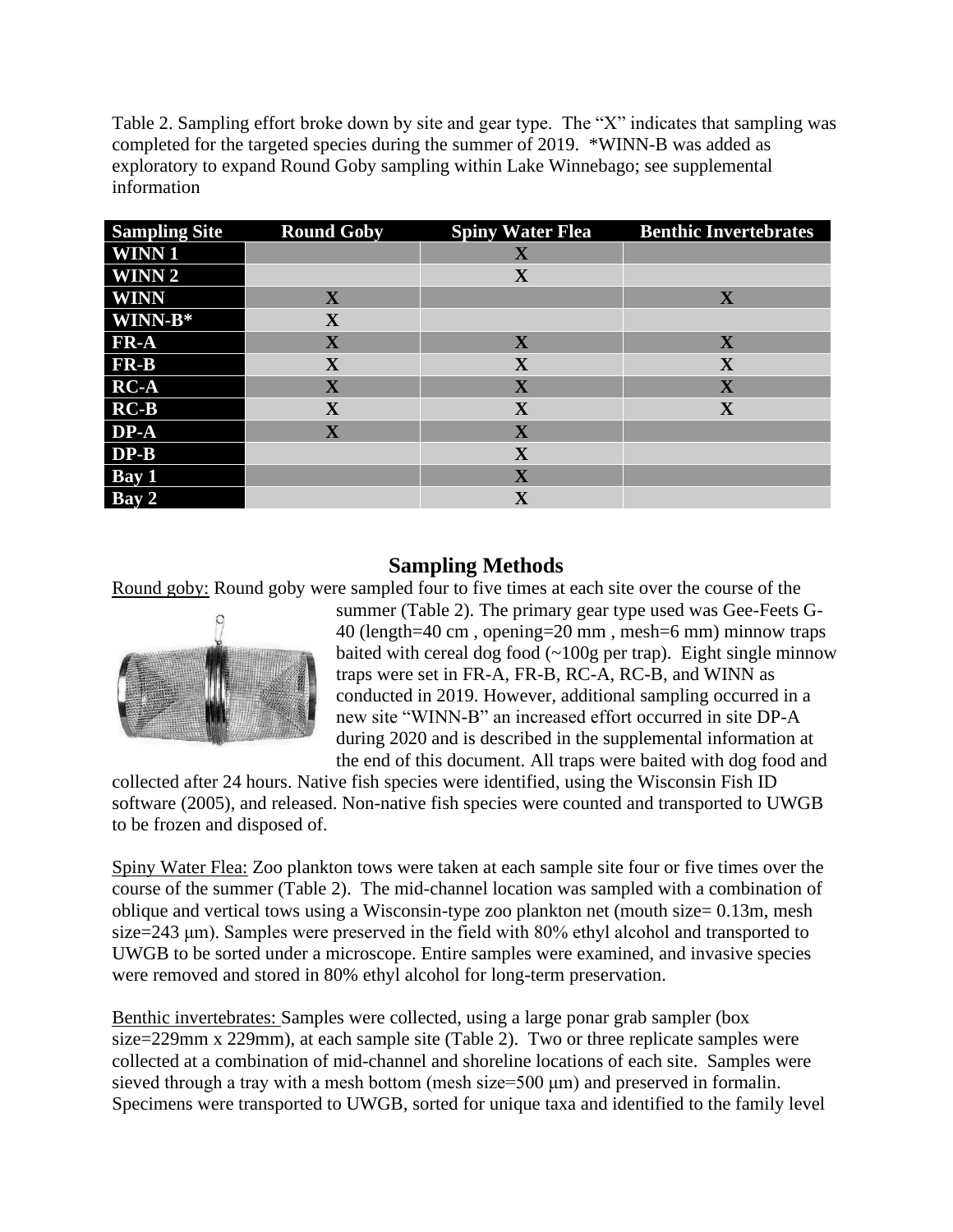using the reference listed (Bouchard, 2004). A list of regulated species provided on the Wisconsin DNR website

[\(https://dnr.wi.gov/topic/Invasives/speciesNR40list.asp?filterBy=Category&filterVal=Aquatic%](https://dnr.wi.gov/topic/Invasives/speciesNR40list.asp?filterBy=Category&filterVal=Aquatic%20Invertebrates%20Except%20Crayfish&addFilter=Classification) [20Invertebrates%20Except%20Crayfish&addFilter=Classification\)](https://dnr.wi.gov/topic/Invasives/speciesNR40list.asp?filterBy=Category&filterVal=Aquatic%20Invertebrates%20Except%20Crayfish&addFilter=Classification) was used as a reference to what invasive species are found in Wisconsin. Families and invasive species were noted as either present of absent. Specimens were stored in 80% ethyl alcohol for long-term preservation.

# **Results**

Round goby: Only one invasive fish species, the round goby, was found in 2020. A total of 470 round goby were collected from 416 total minnow trap sets across seven sample areas during the summer of 2020. Round Goby was found at all sample locations except for Lake Winnebago. The distribution of Round Goby is the same as documented in 2019, but total catch has decreased despite a considerable increase in effort (*A total of 679 round goby were collected from 301 total minnow trap sets over six sample sites during the summer of 2019*). Note that site DP-A was utilized to execute a capture efficiency study and therefore resulted in increased effort and catch.

| <b>Sampling</b><br><b>Site</b> | <b>Round Goby</b><br>Catch | $#$ Sampling<br><b>Events</b> | $#$ Traps<br><b>Deployed</b> | # Hours<br><b>Fished</b> | <b>CPUE</b><br>(Goby/hr) |
|--------------------------------|----------------------------|-------------------------------|------------------------------|--------------------------|--------------------------|
| <b>WINN</b>                    |                            |                               | 90                           | 2160                     |                          |
| WINN-B*                        |                            |                               | 90                           | 2160                     | $\theta$                 |
| FR-A                           |                            |                               | 32                           | 768                      | 0.00                     |
| FR-B                           |                            | 4                             | 32                           | 768                      | 0.01                     |
| $RC-A$                         | 3                          |                               | 32                           | 768                      | 0.00                     |
| $RC-B$                         | 40                         | 4                             | 32                           | 768                      | 0.05                     |
| DP-A                           | $419*$                     | $6*$                          | $108*$                       | 2592*                    | $0.16*$                  |
| <b>TOTAL</b>                   | 470                        | <b>NA</b>                     | 416                          | 9984                     | <b>NA</b>                |

*\*asterisk notes additional sampling effort beyond standardized method. See Supplemental information*

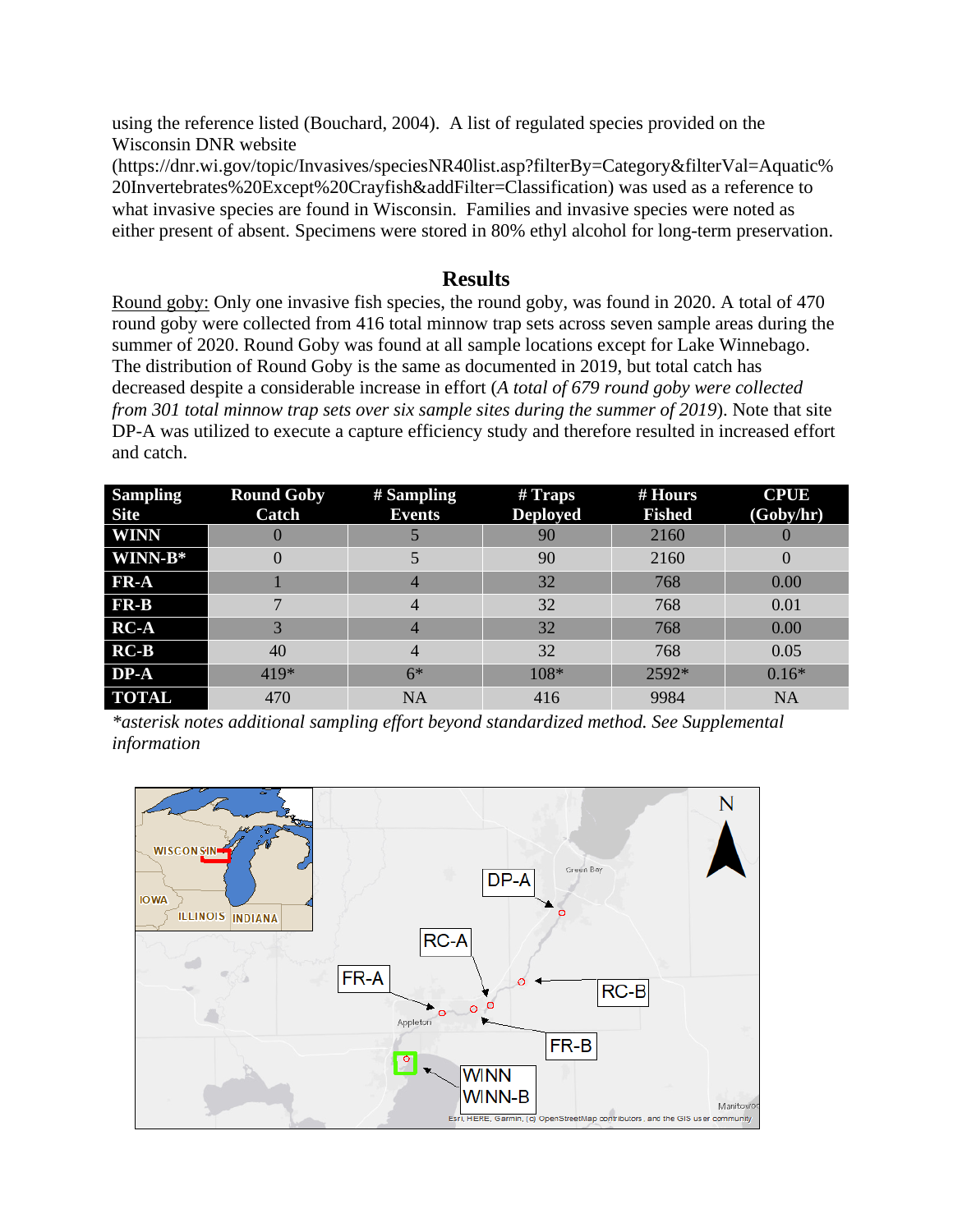## Dreissenid Mussel Species:

Zebra mussels were documented at every river reach (FR-A, FR-B, RC-A, RC-B) including Lake Winnebago (WINN). No Quagga mussels were observed at any location. 2-3 replicates were collected at each site and depths of 1, 2 and 3 meters deep. Live zebra mussels were captured at depths ≤2m. Previous report from 2019 stated the presence of Quagga mussels in all river areas except RC-A, however in 2020 we did not observe Quagga mussels and 2019 documentation could be due to misidentification.

| <b>Sampling Site</b>            | <b>Dreissena Spp. Present</b> | <b>Live Specimen Collected</b> | # Replicates |
|---------------------------------|-------------------------------|--------------------------------|--------------|
| <b>WINN</b>                     | Yes- Zebra mussels            | Yes                            |              |
| FR-A                            | Yes- Zebra mussels            | Yes                            |              |
| $\mathbf{FR}\text{-}\mathbf{B}$ | Yes- Zebra mussels            | Yes                            |              |
| $RC-A$                          | Yes- Zebra mussels            | No-relic shells                |              |
| $RC-B$                          | Yes- Zebra mussels            | No-relic shells                |              |

### Benthic Macro-invertebrates:

A total of 19 groups of benthic macro-invertebrates were documented. The highest diversity was found in Lake Winnebago. No invasive benthic macro-invertebrates were found.

|                    | <b>WINN</b> | $\mathbf{FR}\text{-}\mathbf{A}$ | $FR-B$      | $RC-A$                    | $RC-B$      |
|--------------------|-------------|---------------------------------|-------------|---------------------------|-------------|
| Isopoda(O)         | X           | X                               |             |                           |             |
| <b>Baetidae(F)</b> |             | X                               |             |                           |             |
| Ceratopogonidae(F) |             |                                 |             |                           | $\mathbf X$ |
| Chironomidae(F)    | X           | X                               | X           | X                         | $\mathbf X$ |
| Corixidae(F)       |             | X                               |             | $\boldsymbol{\mathrm{X}}$ |             |
| Hirudinea(O)       | X           |                                 |             |                           |             |
| Gomphidae(F)       |             |                                 |             |                           | X           |
| Amphipoda(O)       | X           |                                 | X           | $\mathbf X$               |             |
| Hydrobiidae(F)     | X           | X                               |             |                           |             |
| Hydropsychidae(F)  | $\mathbf X$ | X                               | $\mathbf X$ |                           | $\mathbf X$ |
| Leptohyphidae(F)   |             | X                               |             |                           |             |
| Lymnaeidae(F)      | X           |                                 |             |                           |             |
| Oligochaeta(O)     | X           | $\mathbf X$                     | $\mathbf X$ | $\mathbf X$               | $\mathbf X$ |
| Physidae(F)        | X           |                                 |             |                           |             |
| Sphaeriidae(F)     | $\mathbf X$ |                                 | $\mathbf X$ |                           |             |
| Planorbidae(F)     | X           |                                 |             |                           |             |
| Sialidae(F)        |             |                                 |             |                           | $\mathbf X$ |
| Turbellaria(O)     | X           | X                               |             |                           |             |
| Valvatidae(F)      | X           | X                               |             |                           |             |
| <b>TOTAL</b>       | 13          | 10                              | 5           | $\overline{4}$            | 6           |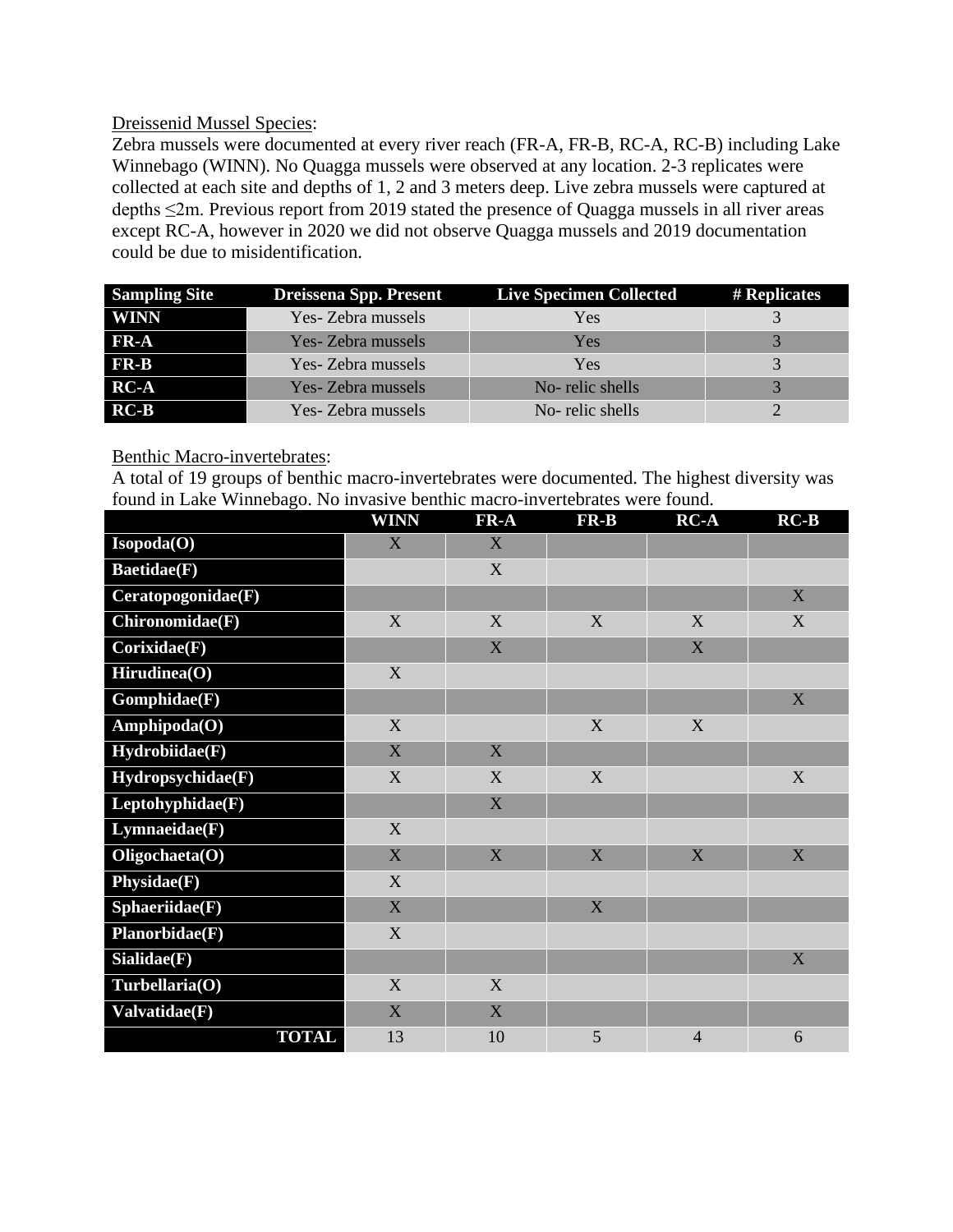## Spiny Water Flea:

Only one invasive zooplankton was found during 2020 sampling. Spiny Water flea were only confirmed in the open waters of Green Bay (Bay 1 and Bay 2), however one tail was found at the Fox River mouth which could have been placed here by wind and seiche activity from Green Bay and not from upstream locations. This observation could warrant more extensive sampling in the Fox River proper.

| <b>Sampling Site</b> | <b>Spiny Water Flea Present</b> | <b>Live Specimen Collected</b> | # Replicates   |
|----------------------|---------------------------------|--------------------------------|----------------|
| <b>WINN1</b>         | N <sub>o</sub>                  | N <sub>o</sub>                 |                |
| <b>WINN 2</b>        | N <sub>o</sub>                  | N <sub>o</sub>                 | 4              |
| FR-A                 | N <sub>o</sub>                  | N <sub>o</sub>                 | $\overline{4}$ |
| <b>FR-B</b>          | N <sub>o</sub>                  | N <sub>o</sub>                 | 4              |
| $RC-A$               | N <sub>o</sub>                  | N <sub>o</sub>                 | 4              |
| $RC-B$               | N <sub>o</sub>                  | N <sub>o</sub>                 | 4              |
| DP-A                 | N <sub>o</sub>                  | N <sub>o</sub>                 |                |
| $DP-B$               | Yes- *tail found, no body       | $*$ No                         | $\overline{4}$ |
| Bay 1                | Yes                             | Yes                            | 4              |
| Bay 2                | Yes                             | Yes                            | 4              |

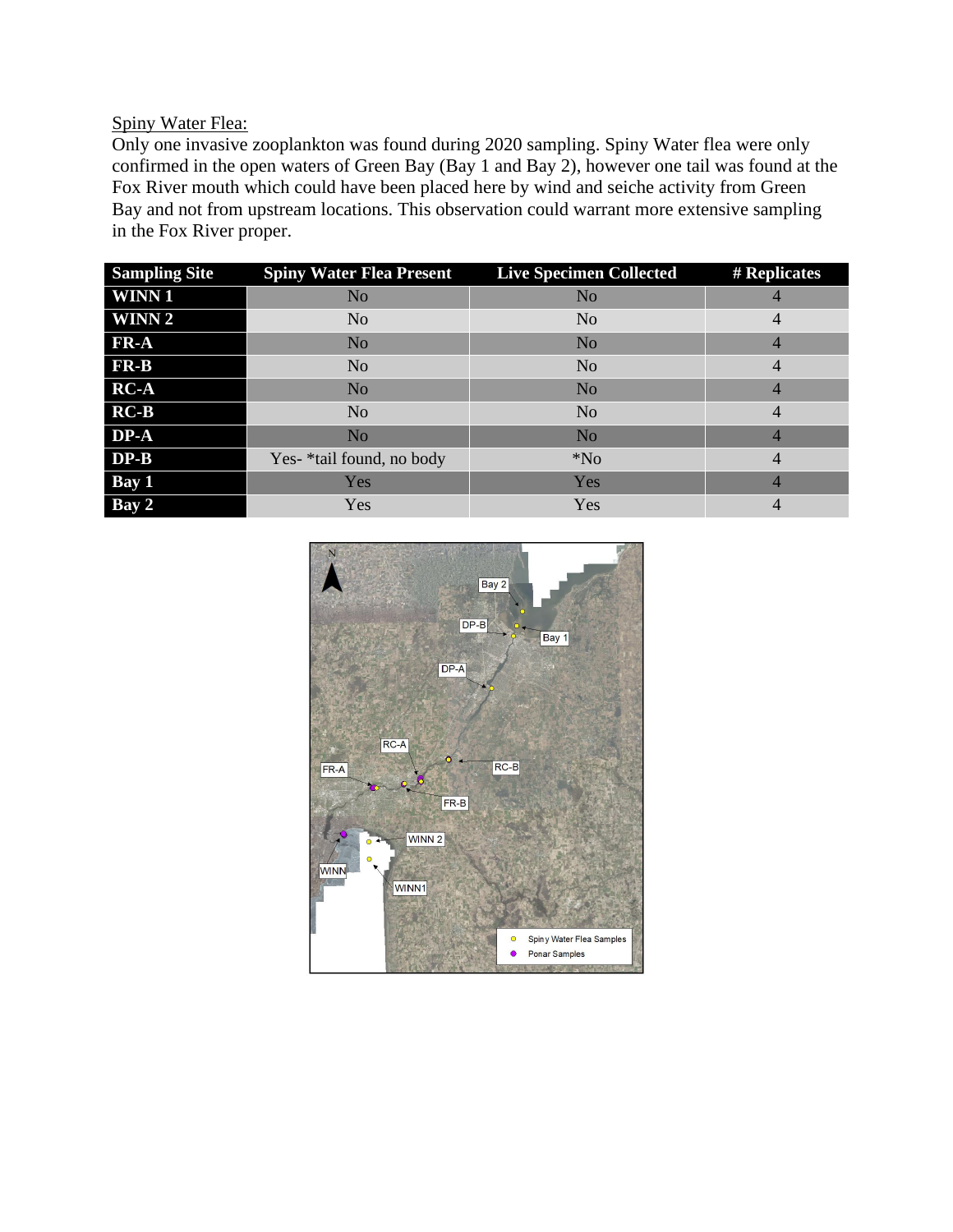## **References**

- Bouchard, R.W., Ferrington, L.C. and Karius, M.L., 2004. Guide to aquatic invertebrates of the Upper Midwest. University of Minnesota.
- De Stasio, B., 2018. Aquatic Invasive Species Monitoring Project Year 2018 Report to the Fox River Navigational System Authority. Lawrence University, Appleton, WI.
- Smith, B. J., D. G. Simpkins, and T. R. Strakosh 2017. Random versus targeted sampling for monitoring occurrence, community composition, and relative abundance of fishes in near-shore habitats of Lake Michigan. Report #2017-2019, USFWS-Green Bay Fish and Wildlife Conservation Office, New Franken, WI.
- Wisconsin Fish ID software. 2005. Software for Identifying Fishes of Wisconsin. University of Wisconsin Center for Limnology, Sea Grant Institute, and Wisconsin Department of Natural Resources. [http://www.wiscfish.org/fishid/.](http://www.wiscfish.org/fishid/)

## **SUPPLEMENTAL INFORMATION**

**Expanded sampling and experimental trapping assessment:** The expanded distribution of Round Goby observed in 2019 motivated an expansion of sampling effort into Lake Winnebago. An exploratory area was added throughout northern Lake Winnebago (generalized as site WINN-B) targeting Round Goby and focused throughout Menasha and Neenah Channels (see map provided below). Exploratory areas within Lake Winnebago consisted of 9-paired minnow traps deployed each sampling event (See supplemental table 1 below for site coordinates). Sampling effort was focused on the most suitable habitat, based on prior knowledge, for each targeted species.

Additionally, sampling within location DP-A was expanded to facilitate a scientific study to examine capture rates of Round Goby using different trap styles and food amounts over six sampling periods. 9 paired minnow traps (box trap and round trap) were deployed with 50 g, 100g ,or 200g of dog food to satisfy the scientific study executed in 2020. Results and summarization of this study are in progress.

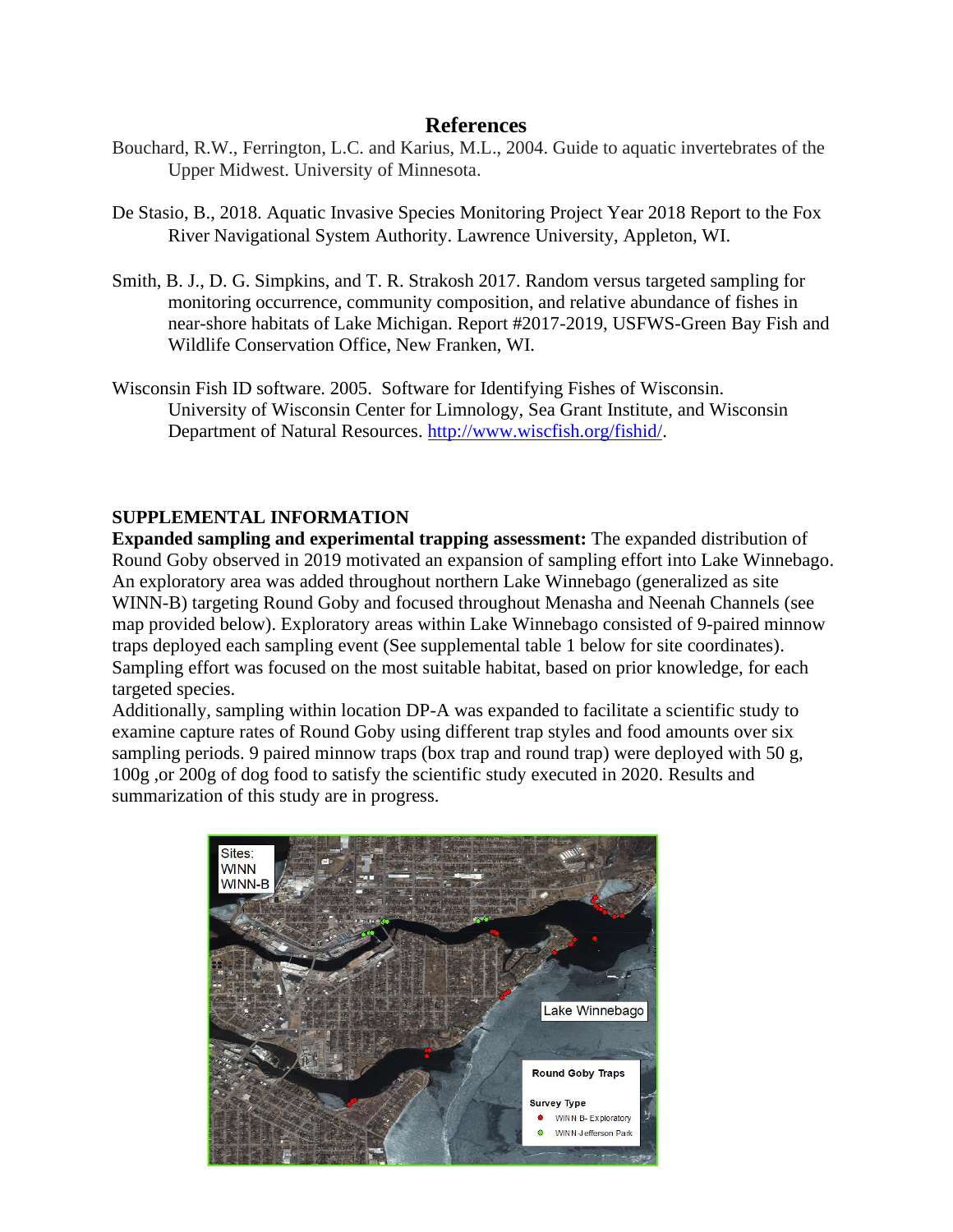| 1 T                        |                                    |           |            |
|----------------------------|------------------------------------|-----------|------------|
| <b>Trapping Area</b>       | <b>General site location</b>       | Longitude | Latitude   |
| <b>WINN B- Exploratory</b> | <b>Riverside Park</b>              | 44.18242  | $-88.4497$ |
| <b>WINN B- Exploratory</b> | Riverside Park                     | 44.18278  | $-88.4494$ |
| <b>WINN B- Exploratory</b> | Riverside Park                     | 44.18259  | $-88.4476$ |
| <b>WINN B- Exploratory</b> | South tip Doty Isl.                | 44.18796  | $-88.4417$ |
| <b>WINN B- Exploratory</b> | South tip Doty Isl.                | 44.18739  | $-88.4417$ |
| <b>WINN B- Exploratory</b> | South tip Doty Isl.                | 44.18801  | $-88.4414$ |
| <b>WINN B- Exploratory</b> | E. Shore Doty Isl.                 | 44.19429  | $-88.4409$ |
| <b>WINN B- Exploratory</b> | E. Shore Doty Isl.                 | 44.19475  | $-88.4356$ |
| <b>WINN B- Exploratory</b> | E. Shore Doty Isl.                 | 44.19451  | $-88.433$  |
| <b>WINN B-Exploratory</b>  | South end of Menasha Channel       | 44.19804  | $-88.4286$ |
| <b>WINN B-Exploratory</b>  | South end of Menasha Channel       | 44.19882  | $-88.4269$ |
| <b>WINN B- Exploratory</b> | South end of Menasha Channel       | 44.19935  | $-88.4266$ |
| <b>WINN B-Exploratory</b>  | E. Shore Doty Isl.                 | 44.2033   | $-88.4247$ |
| <b>WINN B- Exploratory</b> | <b>Island next to Boat Channel</b> | 44.19945  | $-88.4245$ |
| <b>WINN B- Exploratory</b> | E. Shore Doty Isl.                 | 44.20364  | $-88.4244$ |
| <b>WINN B- Exploratory</b> | E. Shore Doty Isl.                 | 44.20282  | $-88.4244$ |
| <b>WINN B- Exploratory</b> | Menasha Channel N. Winnebago       | 44.20173  | $-88.4225$ |
| <b>WINN B- Exploratory</b> | Menasha Channel N. Winnebago       | 44.20183  | $-88.4217$ |

Supplemental Table 1: Exploratory trap locations in Lake Winnebago during summer 2020.